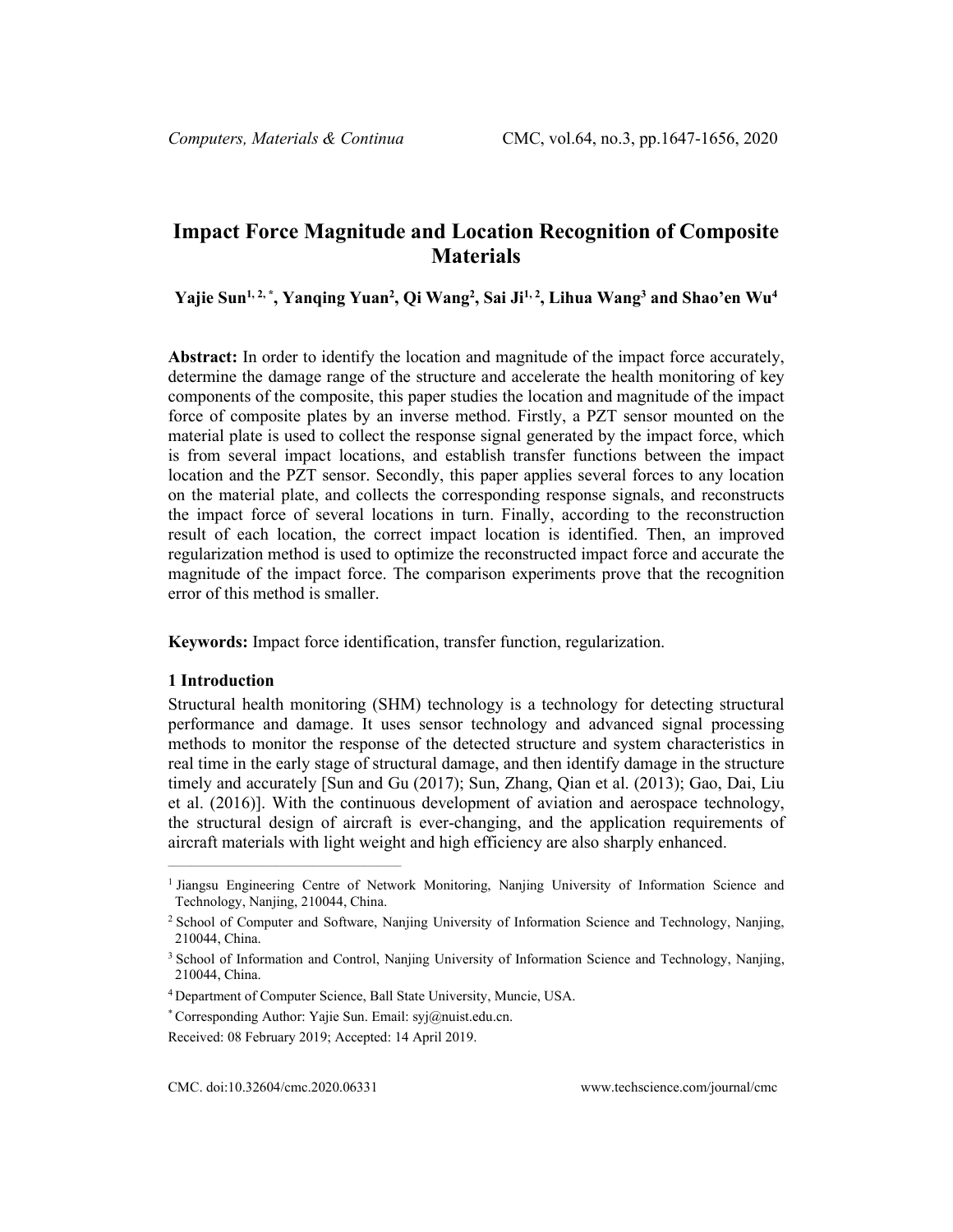Therefore, composite materials with light and high strength characteristics are widely used in aviation and aerospace fields. However, in the molding process of composite materials, defects such as cracks, doping, and bubbles greatly affect the properties of the materials due to differences in manufacturing processes and various human factors. In order to ensure the safety of composite products, the use of efficient structural monitoring technology is crucial [Yuan, Ren, Qiu et al. (2016)].

For the composite structure, the undetectable damage caused by the impact force is the biggest threat and hidden danger of structural safety. Therefore, timely and accurately identifying the impact force of the external action on the composite material is important to determine whether there is damage and damage in the composite structure, and estimate the residual strength of the composite material [Qiu, Yuan, Mei et al. (2016)]. Composite structure impact force identification includes two aspects: impact location identification and impact force reconstruction. Accurate identification of the impact location helps to determine the location of the injury and accelerate the detection of key locations [Alamdar, Li and Samali (2014); Boukria, Perrotin, Bennaniet et al. (2012); De Stefano, Gherlone, Mattone et al. (2015)] introduced genetic algorithm into the recognition of impact location, and proposed a "smart triangulation" positioning method; Kalhori et al. used minimized convolution integral that the method identifies multiple impact locations in the composite [Kalhori, Ye and Mustapha (2017); Kalhori, Ye, Mustapha et al. (2016)]. The time course of reconstructing the impact force is of great significance for determining the impact force and then determining the damage degree and damage mode by means of experiments and calculations. Lourens et al. [Lourens, Reynders, De Roeck et al. (2012)] used extended Kalman filtering techniques to identify forces. Ding et al. [Ding, Law, Wu et al (2013)] proposed the state force recognition technology of the average acceleration discrete algorithm, and achieved good recognition results. Zhao et al. [Zhao, Wu, Zhang et al. (2018)] proposed a motor fault diagnosis method based on superposition denoising automatic encoder.

In SHM, the identification of composite impact force belongs to the category of passive monitoring. It only needs to use sensors to sense and analyze the structural response caused by impact force. This method Combines signal processing and force identification method to determine the impact force, without in the structure. And it proactively motivates the diagnostic signal. In mathematics, load recognition is an inverse problem.

The identification problem of impact force is to establish a system model, which is based on the impulse response function of the reference impact force, and find out the impact force, and realize the comprehensive understanding of the impact force by identifying its location, direction and size. However, the solution to the inverse problem will lead to unstable results, and generally obtain stable and accurate results through regularization methods. At present, the regularization technology has been widely used in inverse problems [Rezghi and Hosseini (2009); Wang, Cao and Xie (2015)]. Continuously improved and optimized on the basis of the classical Tikhonov regularization algorithm for ill-conditioned problems [Rezghi and Hosseini (2009); Wang, Cao and Xie (2015)]. Ma et al. [Ma and Hua (2015)] introduced a stable function to improve the regularization method and realized the identification of state space payloads. Liu et al. [Liu, Law, Zhu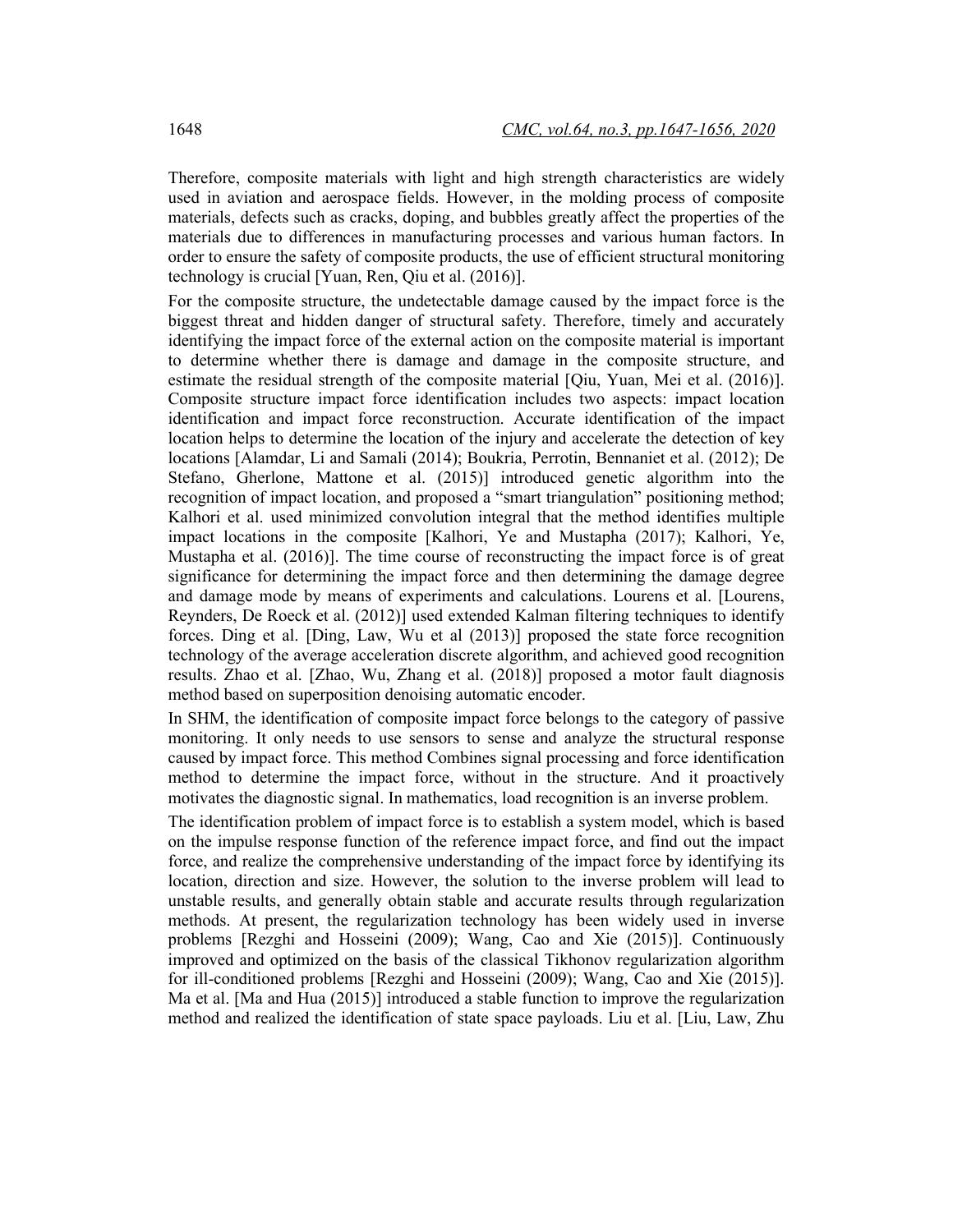et al. (2014)] used the combination of regularization technique and traditional least squares method to invert the force, and the recognition result was also ideal.

In this paper, the inversion method is used to identify the location and size of the impact force of the composite plate. The second chapter introduces the principle of the inversion method and the principle of the improved regularization method; the third section introduces the experimental equipment; the fourth chapter verifies the feasibility and accuracy of the method, and compares the results with error analysis.

## **2 Experimental principle**

## *2.1 Deconvolution*

In the vibration response of the linear system, for example, the dynamic strain  $\epsilon$ recorded at the point  $\alpha$  caused by the impact force f applied at the location  $\beta$  can be expressed by the convolution integral as:

$$
\varepsilon(\beta, t) = \int_{0}^{t} k(\alpha, \beta, t - \tau) f(\alpha, \tau) d\tau
$$
 (1)

where, the transfer function  $k(\alpha, \beta, t - \tau)$  is defined as an impulse response function at a point β at which the impact force is applied at the point  $\alpha$  at time. The discrete form of convolution integral ( $t_i = i.\Delta t; i = 1,..., p$ , where p is the number of samples) can be represented by a Riemann approximation and written as a system of algebraic equations such as:

$$
\mathbf{k}\mathbf{f} = \varepsilon, k \in \mathbb{R}^{m \times n}, f \in \mathbb{R}^n, \varepsilon \in \mathbb{R}^m
$$
 (2)

where, in the case of n=m, the transfer function k is a lower triangular matrix, and  $R^{m \times n}$ represents a space having m rows and n columns.

In order to obtain f, Eq. (2) should be solved in contrast to the established transfer function k and the known response. The solution Eq. (2) for f is often referred to as deconvolution.

In general, a simple method such as a standard inversion method, that is, a solution of  $f = (k^t k)^{-1} k^t \varepsilon$  does not exist or if there is a result that may cause instability. Usually Tikhonov regularization is expressed as:

$$
\min\left\{ \left| \xi f - \varepsilon \right\|^2 + \varphi \left\| f \right\|^2 \right\} \tag{3}
$$

## *2.2 Establish transfer function*

In order to solve Eq.  $(2)$ , it is necessary to pre-establish the transfer function K of the system using the reference impact force and the corresponding recorded response. Eq. (2) can be rewritten as:

$$
fK = \varepsilon, f \in R^{m \times n}, K \in R^n, \varepsilon \in R^m
$$
\n<sup>(4)</sup>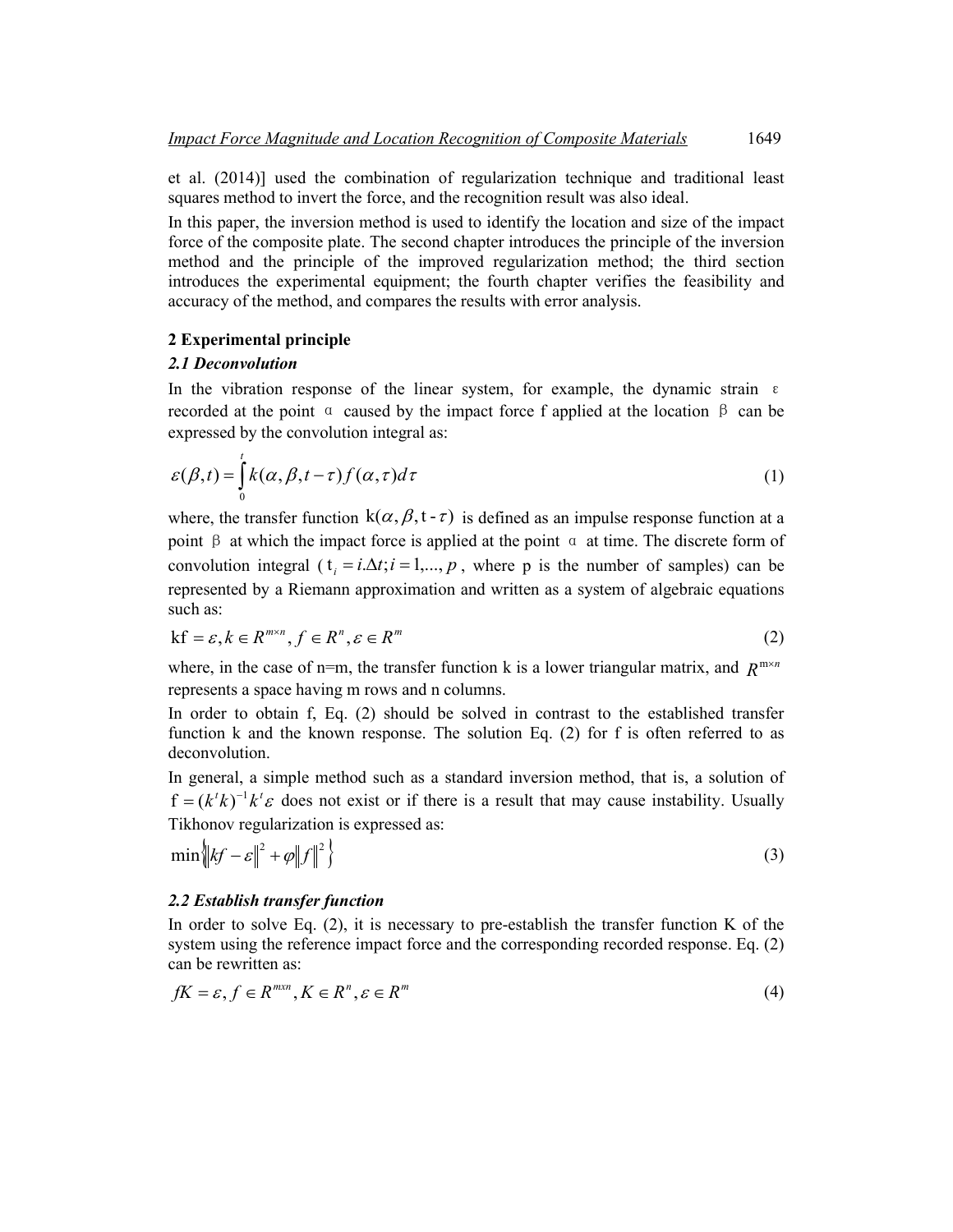To create a more accurate transfer function, up to N impacted reference effects can be performed in one location. If p is the number of samples, then  $m=p\times N$ ,  $n=p$ , and f, K and  $\varepsilon$  are expressed as:

$$
\varepsilon = \begin{bmatrix} \varepsilon_1^{(1)} \\ \varepsilon_2^{(1)} \\ \vdots \\ \varepsilon_p^{(1)} \\ \varepsilon_p^{(1)} \\ \vdots \\ \varepsilon_p^{(N)} \\ \vdots \\ \varepsilon_p^{(N)} \end{bmatrix}, f = \begin{bmatrix} f_1^{(1)} & 0 & \dots & 0 \\ f_2^{(1)} & f_1^{(1)} & \ddots & \vdots \\ \vdots & \vdots & \ddots & 0 \\ f_p^{(1)} & f_{p-1}^{(1)} & \dots & f_1^{(1)} \\ \vdots & \vdots & \vdots & \vdots \\ f_1^{(N)} & 0 & \dots & 0 \\ f_2^{(N)} & f_1^{(N)} & \ddots & 0 \\ \vdots & \vdots & \ddots & 0 \\ f_p^{(N)} & f_{p-1}^{(N)} & \dots & f_1^{(N)} \end{bmatrix}, K = \begin{bmatrix} K_1 \\ K_2 \\ \vdots \\ K_p \end{bmatrix}
$$
(5)

where  $f_i^{(j)}$  and  $\epsilon_i^{(j)}$  are the forces of the impact of  $j^{th}$  on  $t_i = i.\Delta t$  and the corresponding responses, respectively. Now the problem is to solve the K in Eq. (4), which is another ill-posed inverse problem that needs to be solved by regularization [Kalhori, Li, Li et al. (2017)].

## *2.3 Improve the regularization method to regulate ill-conditioned problems*

(1) Traditional Tikhonov regularization method

The currently widely used and quite effective regularization method is the Tikhonov regularization method.

$$
\min(\left\|Kf - \varepsilon\right\|^2 + \varphi \left\|F\right\|^2) \tag{6}
$$

where I is the identity matrix and  $\varphi$  is the regularization parameter. Its regular solution is:

$$
f_{\varphi} = (K^*K + \varphi I)^{-1}K^*\varepsilon \tag{7}
$$

The part of the coefficient matrix at the right end of Eq. (7) adds the  $\varphi I$  term, because this can play a role in overcoming the ill-conditioned matrix of the equation coefficient, so a stable solution can be obtained. Since the regularization solution in Eq. (7) is related to the parameter  $\varphi$ , the value of  $\varphi$  is different, and the solution is different. Therefore, how to choose the appropriate parameter  $\varphi$  is the key to obtain a stable solution. This paper uses the GCV method to determine the regularization parameters.

(2) Optimization method

Introduce a stable functional:

$$
\phi_{\lambda}(f) = (1 - \lambda) \left\| Kf - \varepsilon \right\|^2 + \lambda \left\| f \right\|^2 \tag{8}
$$

where  $\lambda$  is a regularization parameter that satisfies the condition:  $0 < \lambda < 1$ .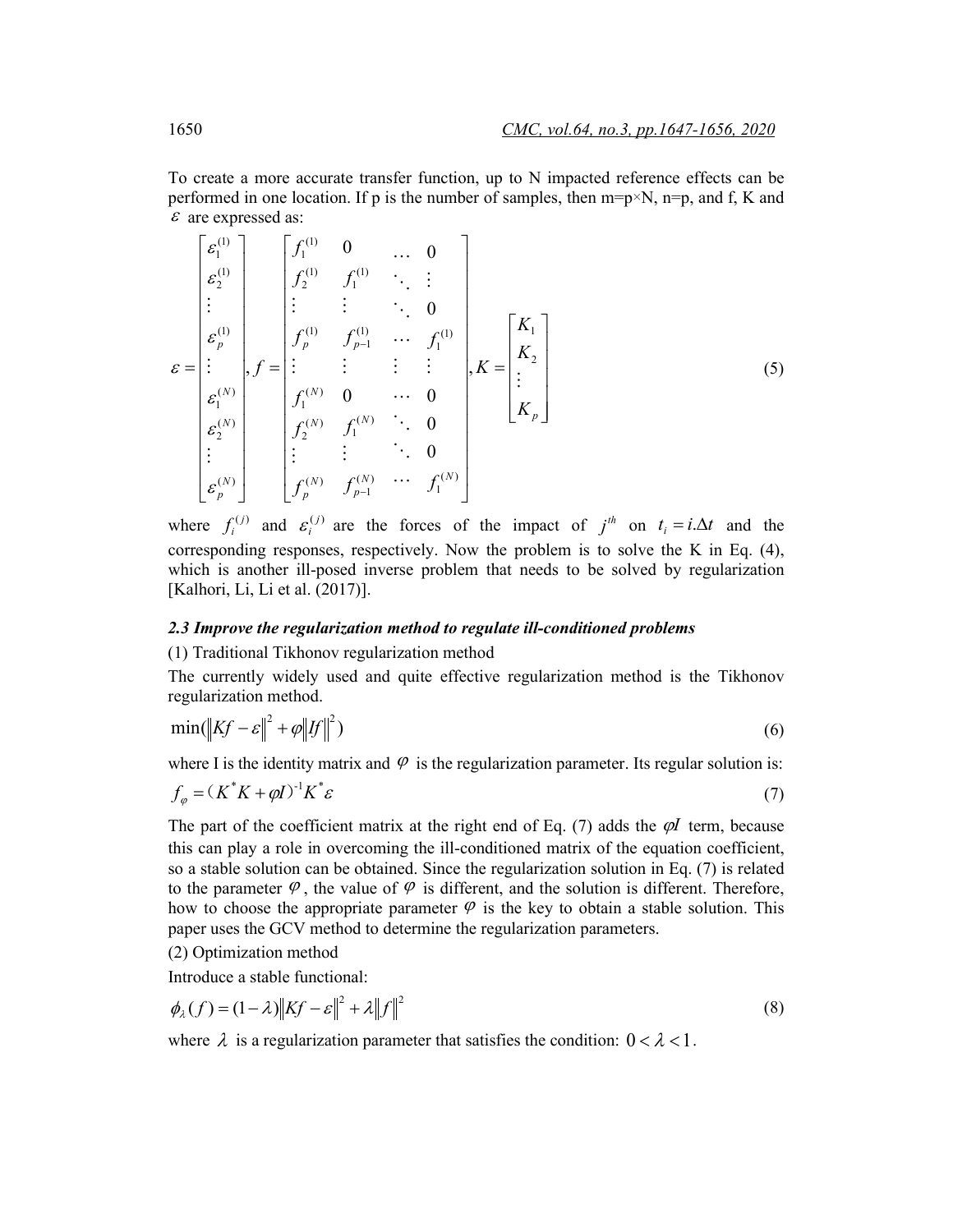The regular solution f is the minimum point of the functional  $\phi_{\lambda}(f)$ . Let Eq. (8) be derived and let its derivative equal zero.

$$
(1 - \lambda)K^*(Kf - \varepsilon) + \lambda f = 0
$$
\n(9)

Solve the above formula (9):

$$
f_{\lambda} = [(1 - \lambda)K^*K + \lambda I]^{-1}(1 - \lambda)K^*\varepsilon \tag{10}
$$

Eq. (10) is a regular solution to improve the regularization method. For the determination of the regularization parameter  $\lambda$  in Eq. (10), this paper uses the following formula:

$$
\lambda(N) = \frac{1}{1 + e^{-\beta(N_0 - N)}}
$$
\n(11)

where N is the number of iteration steps,  $N_0$  is the initial value selection parameter (generally an integer between 0 and 5),  $\beta$  is the rate of decline parameter (generally recommended to take around 0.5), and  $\lambda(N)$  is the regularization at step N. Parameter value. This article  $N_0 = 0$ ,  $\beta = 0.5$  [Ma and Hua (2015)].

## **3 Experimental device**

In this paper, epoxy composite plate is used for impact test. The impact hammer model is LC-01. The experimental device of this paper is shown in Fig. 1(a). The arrangement of four impact points and PZT sensor is shown in Fig. 1(b) (the five-pointed star represents the impact point. The circle indicates the PZT sensor placement point). This experiment uses the impact hammer to tap the assumed four impact locations in sequence, uses the USB-4431 data acquisition card to collect the impact force signal for each hammer and the response signal of the composite plate vibration caused by hammering, and the charge amplifier (model YE5852) for the response signal. Next step is to establish the transfer function between the four impact points and the sensor in turn; perform more precise transfer functions. The final steps are to tap the board at any point (assuming the impact force is unknown) and collect the resulting response signal. Then the impact can be reconstructed and located using inverse problem.



**Figure 1:** Experimental set-up including the impact hammer, data acquisition card and charge amplifier (a), impact location and PZT sensor arrangement (b)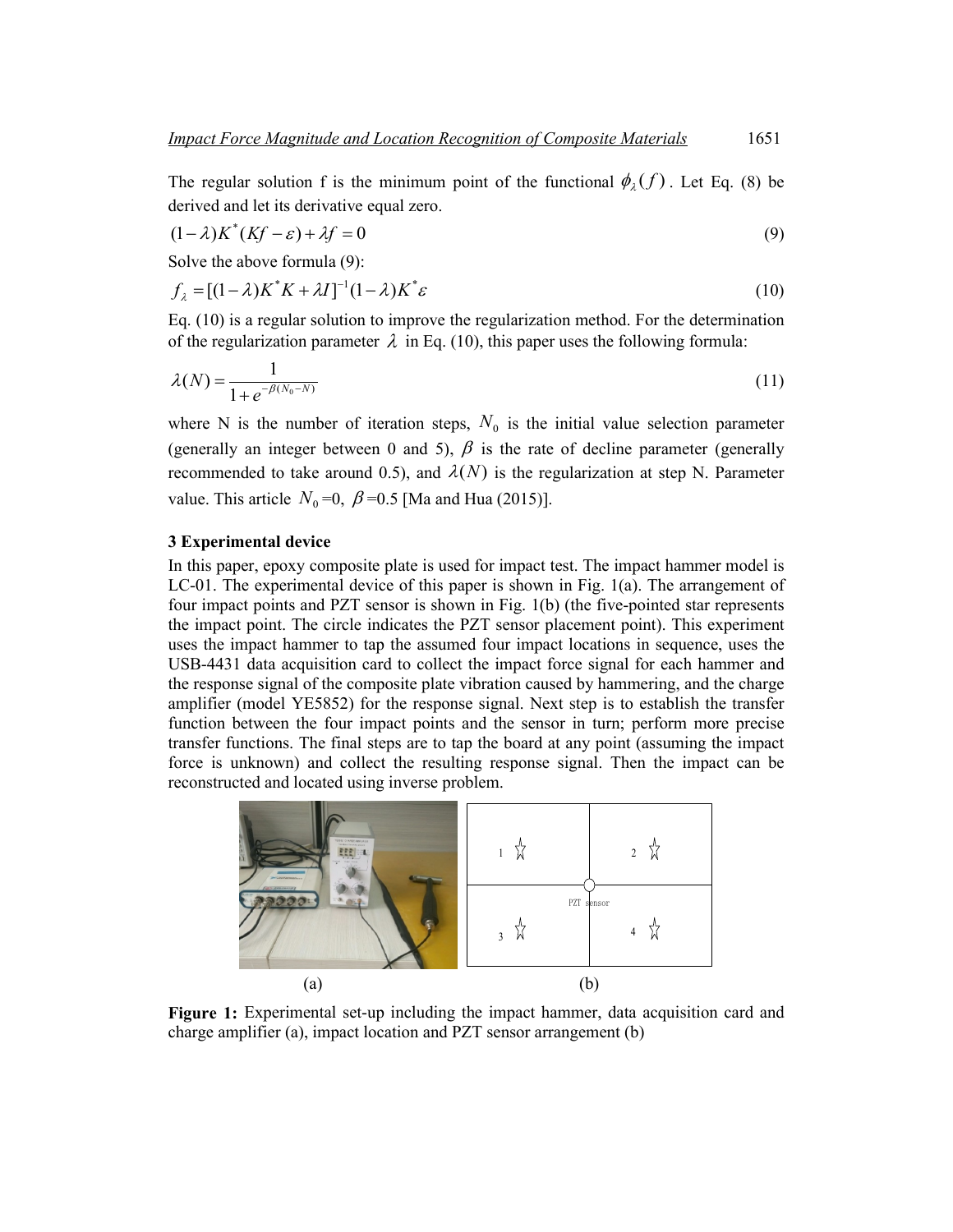In order to reduce the influence of stress wave delay on the impact force identification, the strain gauge is installed at a location of 1 cm from the collision surface of the upper and lower modes to collect the strain response signal. The impact force signal is collected by the impact mode hammer, and the sampling frequency is 1000 Hz.

## **4 Experimental verification**

## *4.1 Identify the impact location*

In order to verify the validity and applicability of the proposed method, an experimental system as shown in Fig. 1 was established to conduct an experimental study on a composite sandwich structure. Firstly, the impact location is determined, and the reconstruction force of each impact location is shown in Fig. 2.

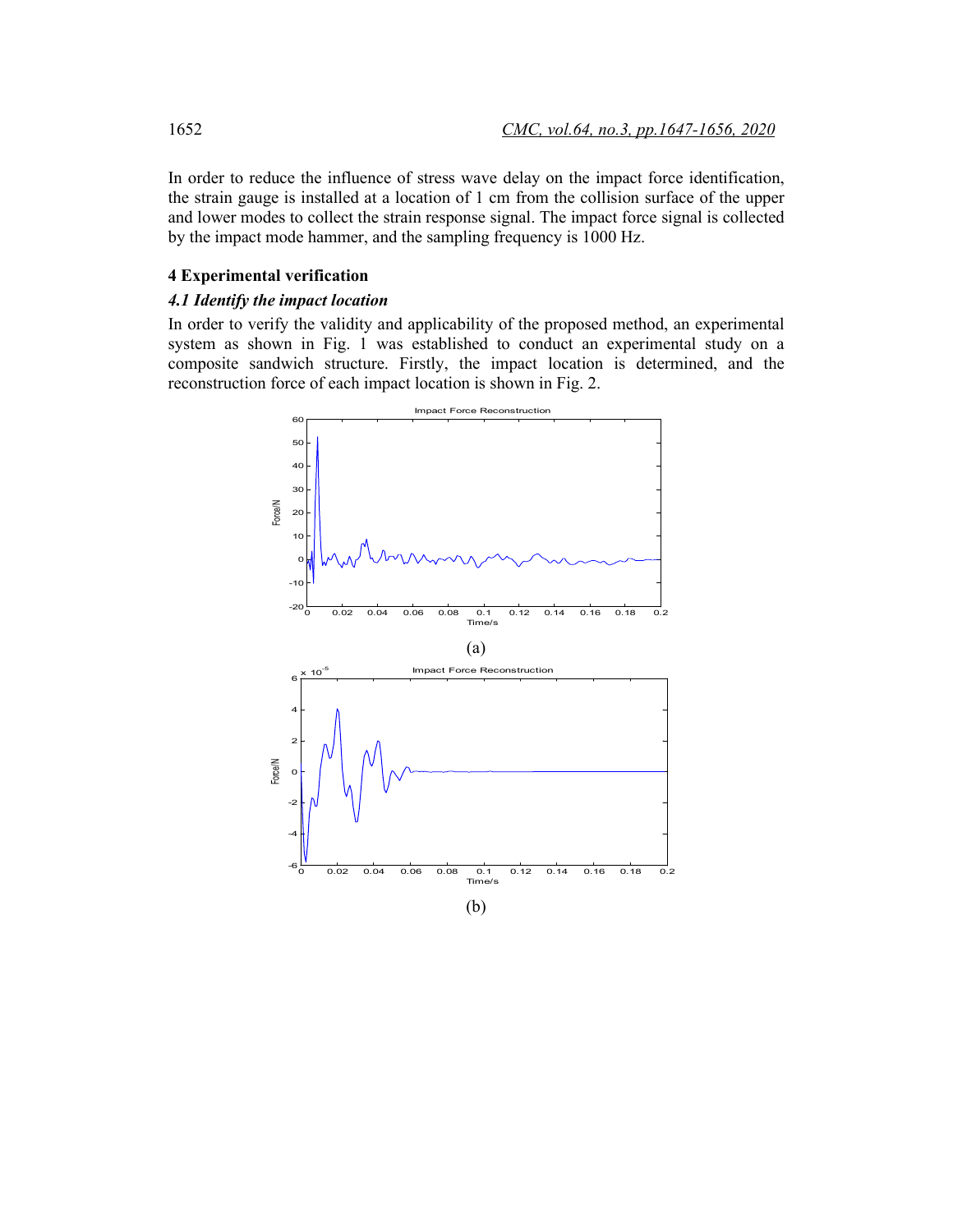

**Figure 2:** Reconstructed impact forces at (a) location 1, (b) location 2, (c) location 3 and (d) location 4

A typical impact force waveform has a high peak value greater than zero, and some aftershock peaks that are very low near zero. Fig. 3 shows the reconstructed impact force at four potential impact locations when the actual impact is applied at location 1. As can be seen from (b)-(d) in Fig. 2, the reconstructed impact forces at locations 2-4 are not like nominal impact forces. The reconstruction force at location 1 looks like the impact of a normal temple shape, and the reconstruction force at location 1 is similar to the nominal impact force with multiple peaks, where the first peak is much higher than the other peaks. Therefore, it can be confirmed that the impact at location 1 is likely to be the actual location.

### *4.2 Accurate the magnitude of impact force*

In summary, location 1 is the impact point. However, compared with the actual impact force and the waveform, the error is large. Therefore, the Tikhonov regularization parameters are optimized and the exact force is reconstructed. The reconstruction result is shown in Fig. 3.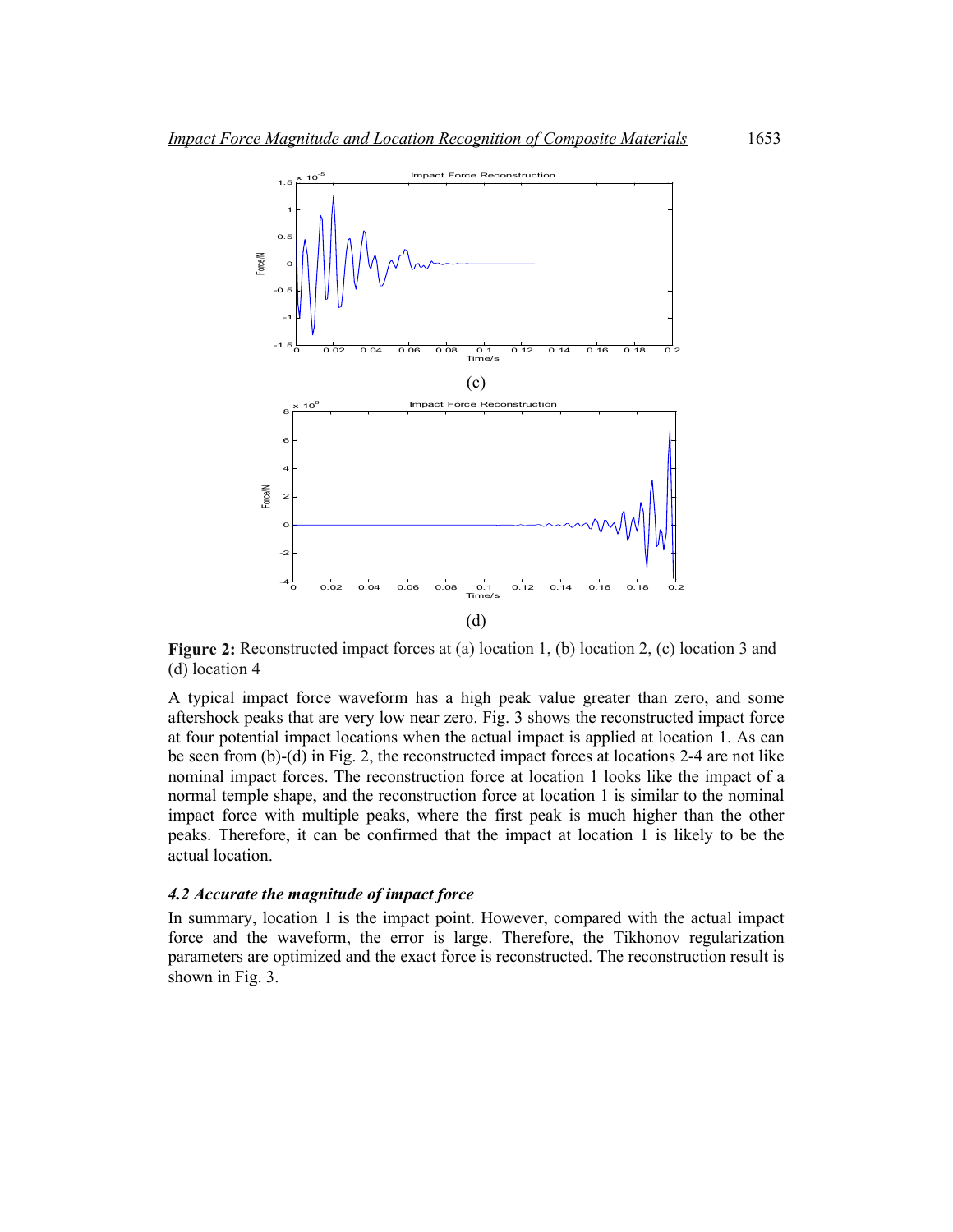

**Figure 3:** Impact of the reconstructed location 1 after improvement

The comparison between the impact force of the improved reconstruction and the impact force of the original reconstruction and the original impact force is shown in Fig. 4. As can be seen from the figure, the improved impact force eliminates the noise interference and is more stable. As shown in Fig. 4, it can be seen from the figure that the reconstruction force after the improvement is almost the same as the original signal.



**Figure 4:** Comparison of the two reconstruction methods with the original impact force

## *4.3 Error analysis*

In order to compare the effectiveness of the improved reconstruction method more clearly, two error methods are used to compare the reconstruction errors: absolute error  $\delta$  and relative error  $\Delta$ . And they are calculated separately:

$$
\delta = |f_1 - f| \tag{12}
$$

$$
\Delta = \frac{|f_1 - f|}{f} \times 100\% \tag{13}
$$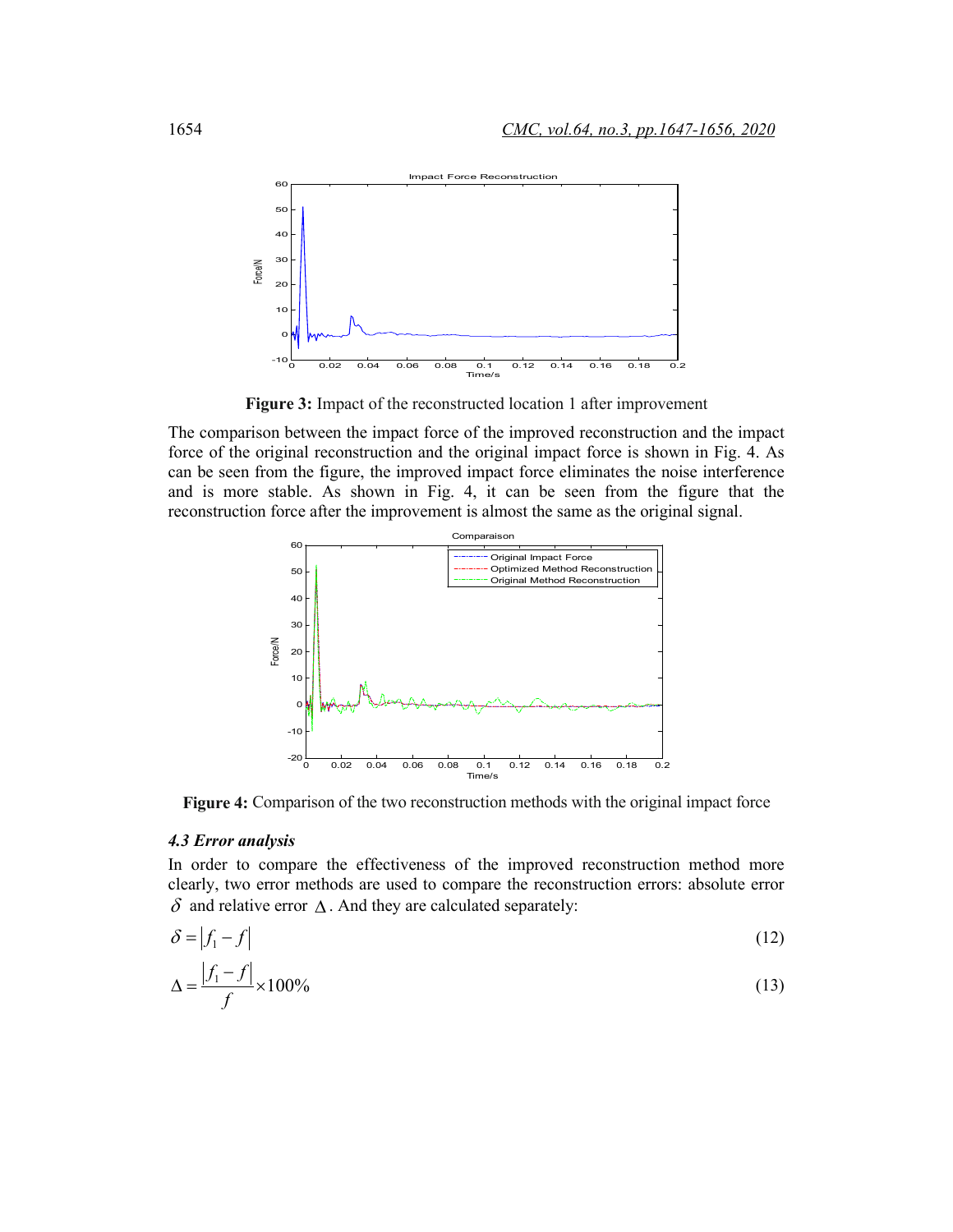Among them, f1 is the impact force of reconstruction, and f is the original impact force. Tab. 1 shows the error comparison of the two reconstruction methods. Obviously, after the improvement, both errors are much smaller than the original.

|                     | Absolute error | Relative error |
|---------------------|----------------|----------------|
| Optimization method | 0.9774         | 0.0146         |
| Original method     | 8.9543         | 0.1336         |

**Table 1:** Comparison of error between the two methods

#### **5 Conclusion**

This paper focuses on the impact force identification of composite structures, which is of great significance for determining the location of structural damage and studying the degree of structural damage. Through the inversion method and its improvement and optimization, the location and size of the impact of the composite plate are identified. First of all, the PZT sensor mounted on the material plate is used to capture the response signal generated by the impact force from several assumed impact locations, and establish a transfer function between the impact location and the PZT sensor. Secondly, this paper applies several forces at any place, collects the corresponding response signals, and reconstructs the impact force of several locations in turn. Finally, according to the reconstruction result of each location, the correct impact location is identified. Then, the improved regularization method is used to optimize the reconstructed impact force, which is the magnitude of the impact force. Experiments show that the inversion method can accurately identify the impact location, and the optimized reconstruction impact force is more accurate and the error is smaller. According to the existing research, there are two points in the future research direction: (1): Dividing more impact points, precise and specific impact location; and (2): Simultaneously identifying two or more impact locations and impact forces.

**Acknowledgement:** This work was supported by the National Natural Science Foundation of China (61672290), College students practice and innovation training project of Jiangsu province.

**Conflicts of Interest:** The authors declare that they have no conflicts of interest to report regarding the present study.

#### **References**

**Alamdari, M. M.; Li, J.; Samali, B.** (2014): FRF-based damage localization method with noise suppression approach. *Journal of Sound and Vibration*, vol. 333, pp. 3305-3320.

**Boukria, Z.; Perrotin, P.; Bennani, A.; Dupray, F.; Limam, A.** (2012): Structural monitoring: identification and location of an impact on a structurally dissipating rockshed structure using the inverse method. *European Journal of Environmental and Civil Engineering*, vol. 16, pp. 20-42.